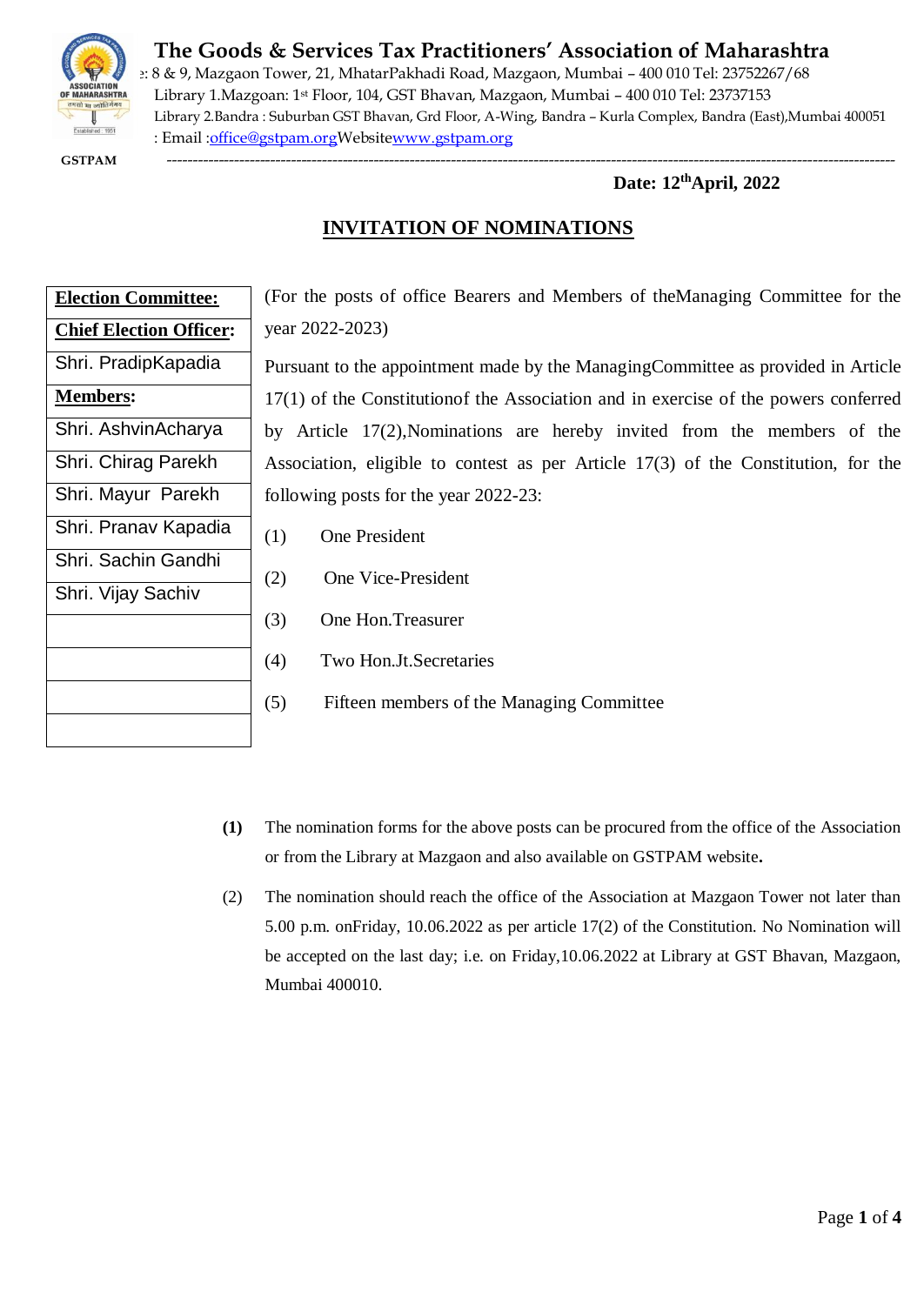- (3) As per article 17(2) of the Constitution, the last date of submission of duly filled up and signed nomination Forms is Friday,10. 06. 2022 up to 5 p.m. Nomination Formcanalso be submitted through e-mail of the candidate to the specially created email ID of the Association for the purpose of the election i.e. at: **gstpam.election@gmail.com**. &alsocan be filed physically at Mazgaon Library & Tower respectively as per the date mentioned in clause 2. The procedure of how to submit the online Nomination Form is prescribed at point No. (13)of this circular.
- (4) Any member of the Association who is not in arrears offees and whose delay in payment of fees has been condoned by the Managing Committee on or before the date of filing of his / her nominationForm, shall be eligible to file the nomination, subject to the provision of Article 17(3) of the Constitution which is reproduced herein below at point No. (12).
- (5) The nomination should beproposed by one member and seconded by another member of the Association (other than themembers of the Election Committee), who are not in arrears of fees and whose delay, if any, in payment of fees has been condoned by the Managing Committee on or before the date of filing of such nominationForm, as per provision of Article 17 (4) of the Constitution. The further procedure for online submission of nomination form is explained in point No. (13)of this circular.
- (6) No member shall contest for more than one post as per Article 17(5) of the Constitution.
- (7) As per Article 17(6) of the Constitution,acontestant shall be entitled towithdraw his/her nomination if he / she so wishes on or beforeTuesday, 14.06.2022 up to 5.00 p.m.Intimation ofwithdrawal Formmay be done through the candidate's e-mail ID which he / she had provided in his / her Nomination Formto the Association's newly created ID for the purpose of election i.e. **[gstpam.election@gmail.com](mailto:gstpam.election@gmail.com)**.However, if any candidate wishes to withdraw his / her nomination Formby submitting it physically he / she can do so by submitting the same at Mazgaon Library or at Association's Office at the address herein mentioned before by Monday, 13.06.2022 up to 5.00 P.M. Please note that Physical withdrawal of nomination form shall be accepted at the Mazgaon Library only up to Monday, 13.06.2022 and thereafter on Tuesday, 14.06.2022 the withdrawal Form shall be accepted only at Association's Office up to 5.00 p.m.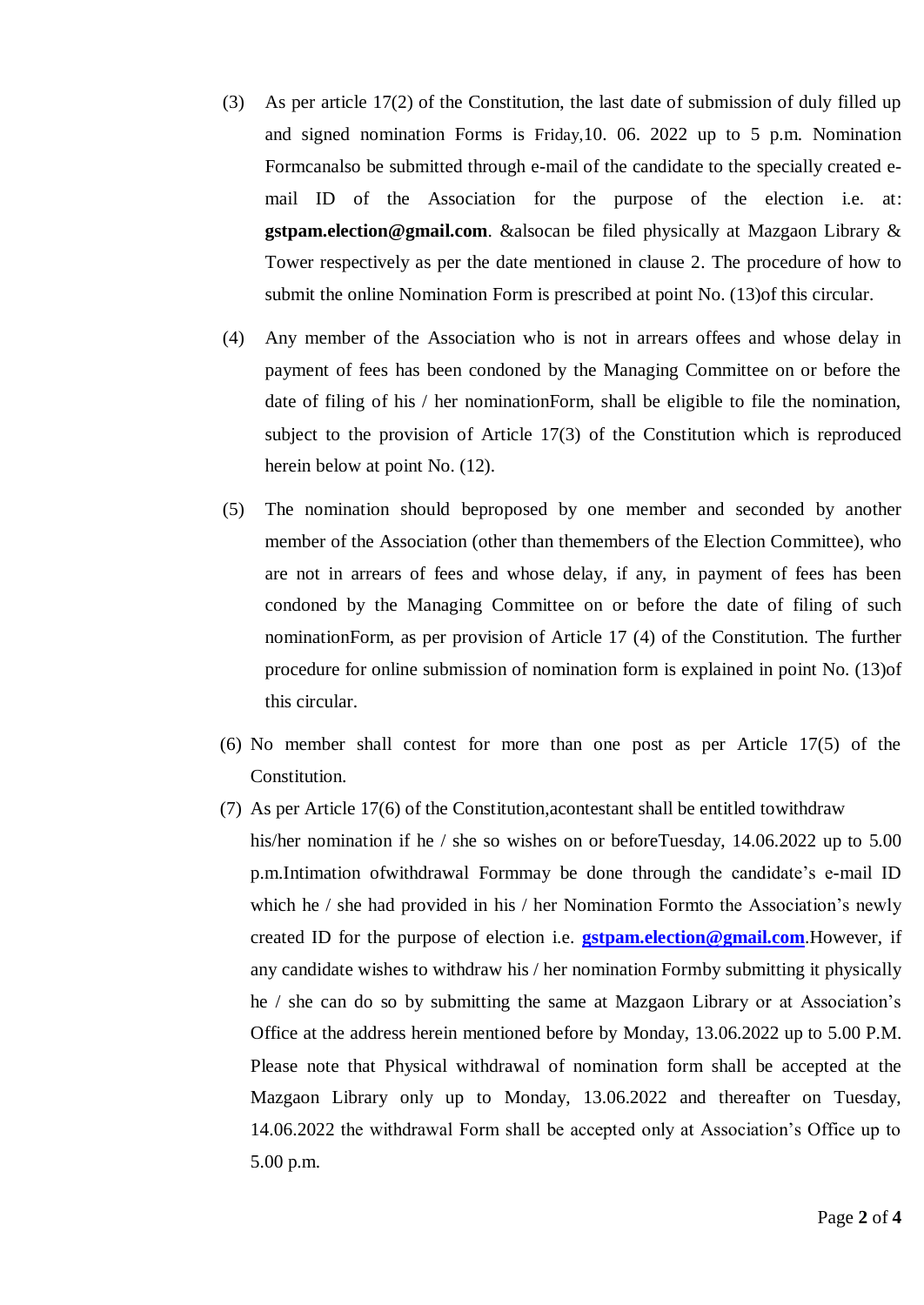- (8) Election will be conducted as per Article 17 of the Constitution. Attention of the candidates is invited to Clause 15A inserted inArticle 17, whereby a contestant, who desires recounting, shall ask in writing for recounting of votes within 15 minutes from the time of declaration of election results by the Chief Election Officer.
- (9) Election at Mumbai shall be conducted between 11.00 a.m. and 5.00 p.m. on Friday, 15.07.2022 at the GSTPAM,Mazgaon Library Hall, Mazgaon, Mumbai-400 010.
- (10) Election at District places shall take place on Monday, 11.07.2022 as per schedule given here in below.
- (11) Nominations FormsProposed/Seconded by any Member of the Election Committee shall be rendered as invalid.

## (12) **ELECTION RULES:**

Article 17 (3):Any member of the Association who is not in arrears of annual membership fees and/or of Additional Membership Fees of the Association on the date of filing of nomination and whose delay in paying such fee is condoned by the Managing Committee on or before the date of filing of nomination shall be eligible to file nomination for a post of the office bearer or a member of the managing committee.

Provided that a Member of the Association shall be eligible to file the Nomination Form for following posts subject to the fulfilment of the criteria mentioned against each post in the Table given herein below:

| Post               | <b>Eligibility Criteria for filing the Nomination</b>   |  |  |
|--------------------|---------------------------------------------------------|--|--|
|                    | Form                                                    |  |  |
| Managing           | Eligible only if the Applicant has been a Member of     |  |  |
| Committee          | the Association for at least two consecutive years (24) |  |  |
| Member             | months from the date of admission) on the date of       |  |  |
|                    | filing Nomination Form.                                 |  |  |
| Hon. Jt. Secretary | Eligible only if the Applicant has been a Member of     |  |  |
| or Hon. Treasurer  | the Managing Committee for a period of at least two     |  |  |
|                    | years.                                                  |  |  |
| Vice-President     | Eligible only if the Applicant has held the position    |  |  |
|                    | as an Office Bearer of the Association for a period of  |  |  |
|                    | at least two years.                                     |  |  |
| President          | Eligible only if the Applicant has held the position    |  |  |
|                    | as an Office Bearer of the Association for a period of  |  |  |
|                    | at least two years.                                     |  |  |